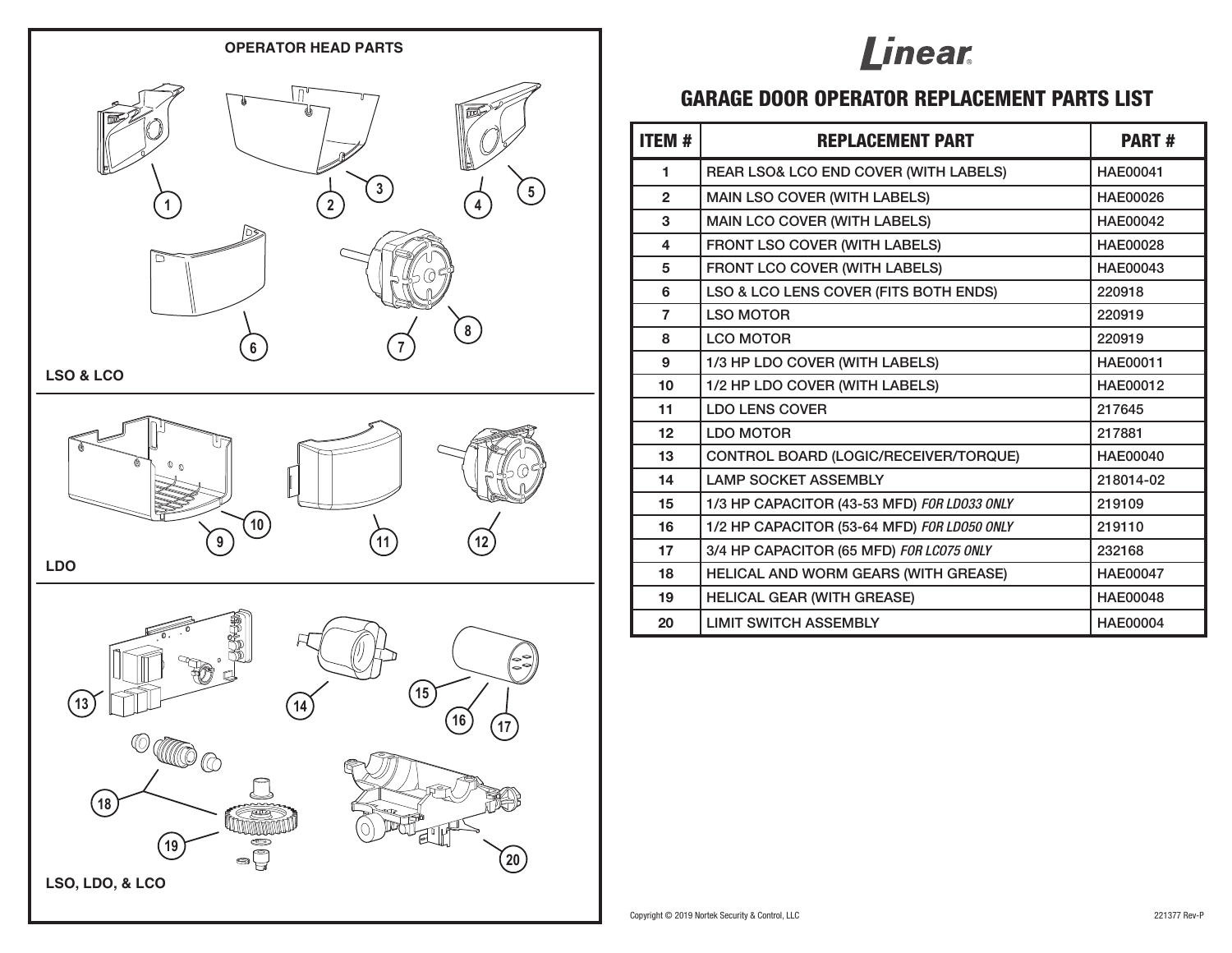

#### **LDCO 800**

**LDCO 850/852**



# **Linear**

### **GARAGE DOOR OPERATOR REPLACEMENT PARTS LIST**

| <b>ITEM#</b>   | <b>REPLACEMENT PART</b>                  | <b>PART#</b>       |
|----------------|------------------------------------------|--------------------|
| 1              | LDCO CONTROL BOARD, BBU COMPATIBLE (800) | <b>HAE00061</b>    |
| $\overline{2}$ | LDCO FRONT COVER (WITH LABEL) (800)      | <b>HAE00051</b>    |
| 3              | <b>BATTERY BACKUP UNIT (800)</b>         | <b>BBU</b>         |
| 4              | LDCO ENCODER BOARD (800/850/852)         | <b>HAE00058</b>    |
| 5              | LDCO MAIN COVER (WITH LABELS) (800/852)  | <b>HAE00052</b>    |
| 6              | LDCO LIGHT LENS (800/852)                | 228152             |
| $\overline{7}$ | LDCO MOTOR (WITH ENCODER) (800/850/852)  | <b>HAE00057</b>    |
| 8              | LED PANEL (850)                          | 10014504-01        |
| 9              | <b>ASSY, FRONT COVER</b>                 | <b>HAE00071</b>    |
| 10             | KIT, PCBA, LDCO (850/852)                | <b>HAE00070</b>    |
| 11             | TRANSFORMER (850/852)                    | 10012046           |
| 12             | <b>BATTERY HOUSING (850)</b>             | 10015410-004       |
| 13             | <b>BATTERY AND HOUSING (850)</b>         | BATT54BOX          |
| 14             | COVER, MAIN (852)                        | 10015922-01        |
| 15             | <b>BRACKET KIT (852)</b>                 | 10016007           |
| 16             | <b>BATTERY HOUSING (852)</b>             | 10015932-001       |
| 17             | LED PANELS (852)                         | 10014504-02        |
| 18             | <b>BATTERY (850/852)</b>                 | BATT <sub>54</sub> |

Copyright © 2019 Nortek Security & Control, LLC 221377 Rev-P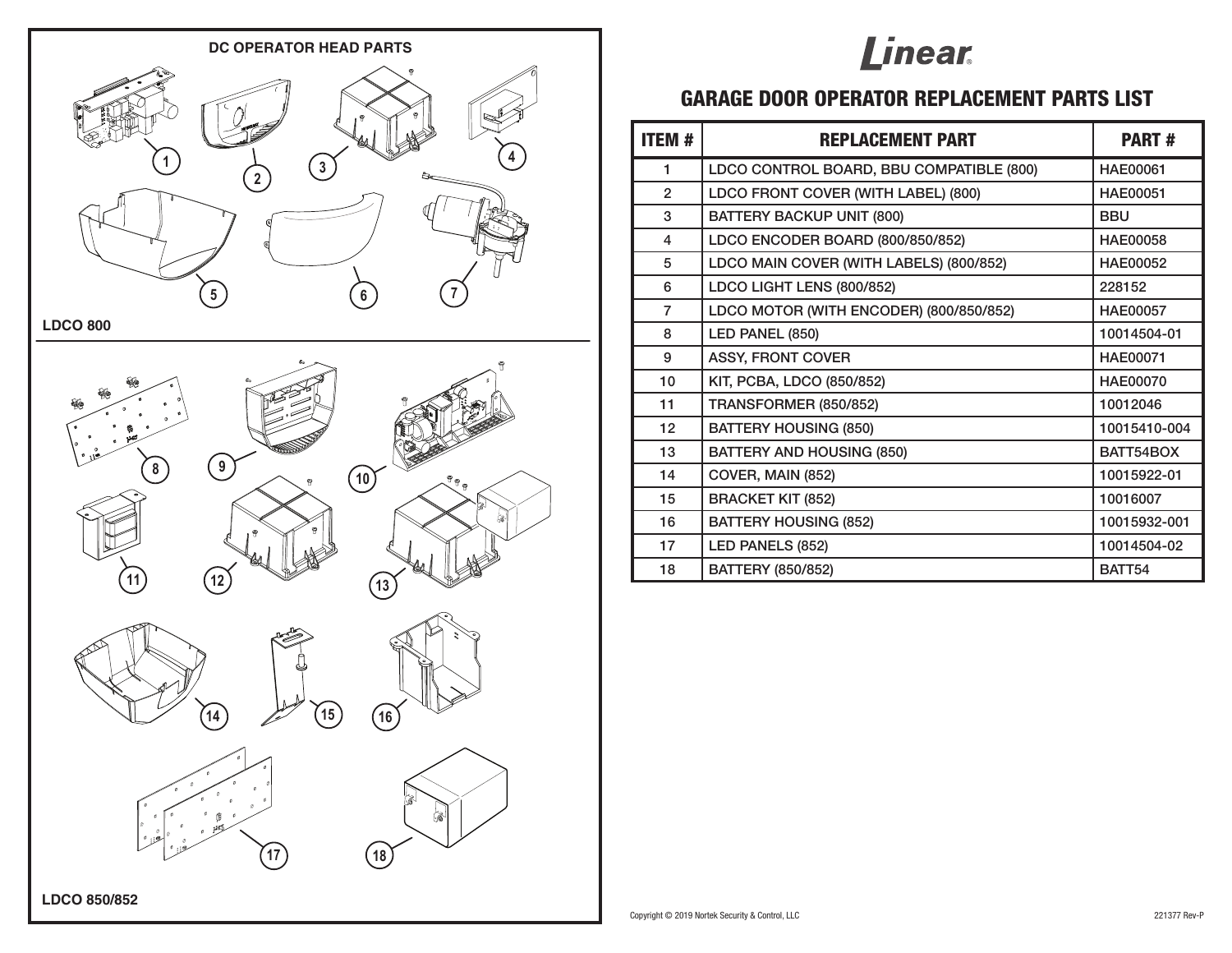### **MISCELLANEOUS OPERATOR PARTS 1 32 4**  $\circ$ E ੂੱ⊱  $\wedge$ 0 | 0 dilim **6 5**|0  $|0\rangle$  $|_{\mathcal{O}}$ - 11 l o  $\sqrt{2}$ **8**  $\Box$   $\Box$ **11**  $\mathbb T$ **9**  $\Box$  $\Box$  $\Box$ **10**רו<br>⊔<br>⊔ **7** $(12)$ **12**

# **Linear.**

### **GARAGE DOOR OPERATOR REPLACEMENT PARTS LIST**

| <b>ITEM#</b>   | <b>REPLACEMENT PART</b>                   | <b>PART#</b>    |
|----------------|-------------------------------------------|-----------------|
| 1              | <b>DOOR ARM - STRAIGHT</b>                | 227966          |
| $\mathfrak{p}$ | <b>DOOR ARM - BENT</b>                    | 227967          |
| 3              | SAFETY BEAM SENDER & RECEIVER (WITH WIRE) | <b>HAE00002</b> |
| 4              | <b>COMPLETE HARDWARE KIT</b>              | 220205-02       |
| 5              | WALL STATION (LDO/LSO/LCO/800)            | <b>HAE00001</b> |
| 6              | WIFI (SMART) WALL STATION (850/852)       | <b>LPWWS</b>    |
| 7              | WIRE KIT (15 SETS OF WIRE AND CLIPS)      | <b>HAE00044</b> |
| 8              | <b>LDO INSTRUCTIONS AND LABELS</b>        | <b>HAE00030</b> |
| 9              | <b>LSO INSTRUCTIONS AND LABELS</b>        | <b>HAE00031</b> |
| 10             | <b>LCO INSTRUCTIONS AND LABELS</b>        | <b>HAE00045</b> |
| 11             | WIRE CLIP KIT (100 CLIPS)                 | HAE00019        |
| 12             | <b>GEL CAP KIT (100 PIECES)</b>           | <b>HAE00020</b> |